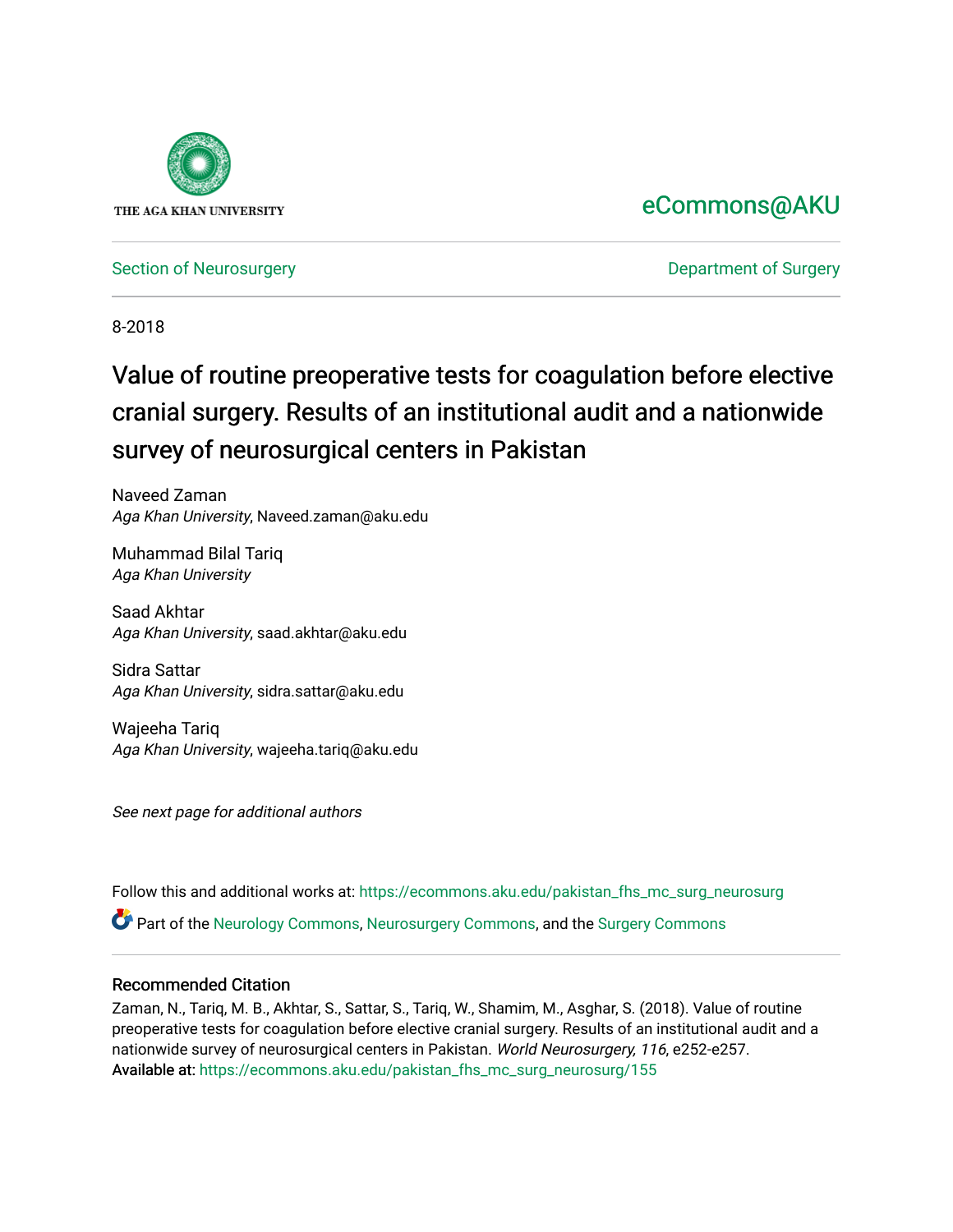### Authors

Naveed Zaman, Muhammad Bilal Tariq, Saad Akhtar, Sidra Sattar, Wajeeha Tariq, Muhammad Shahzad Shamim, and Samie Asghar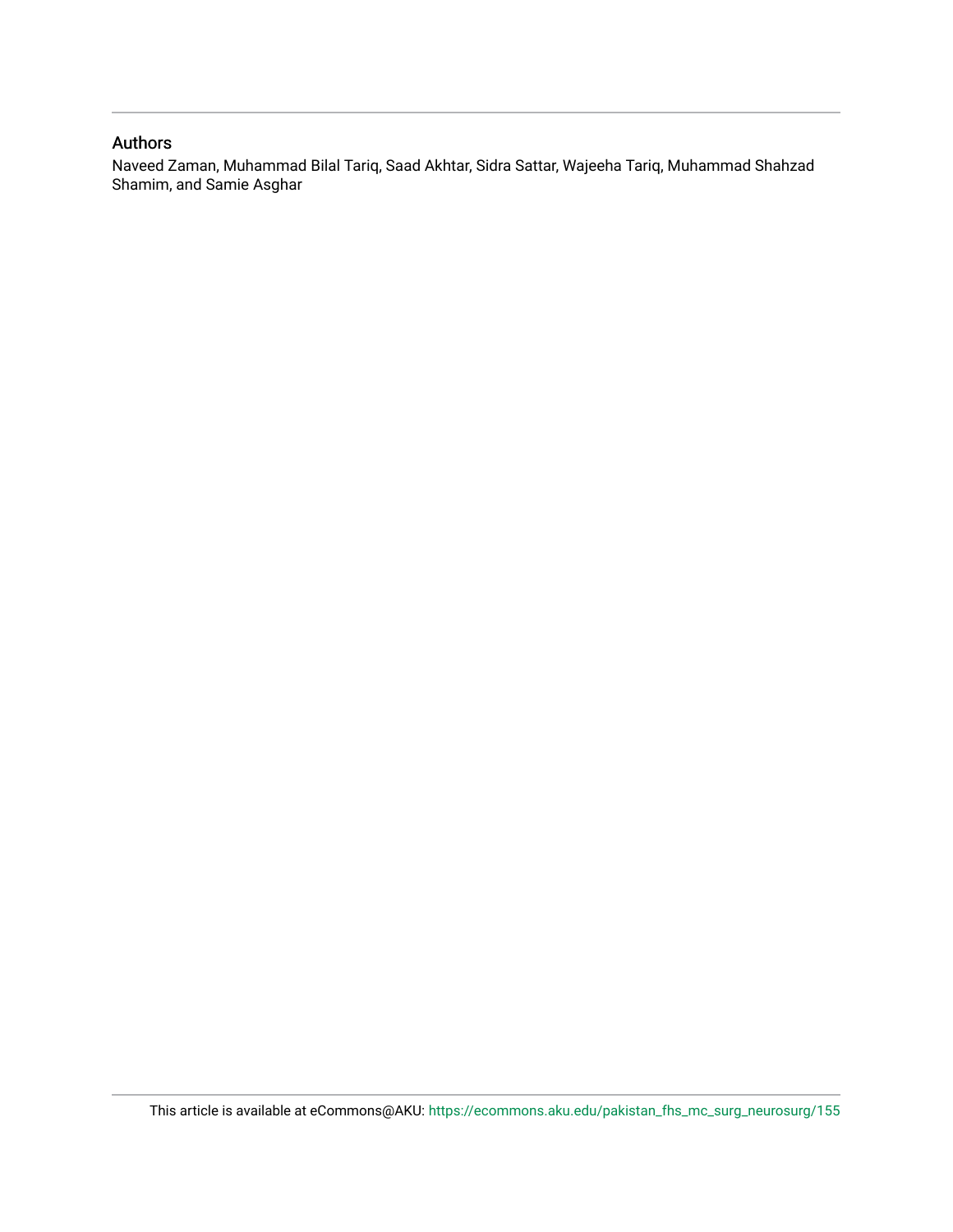Original Article

Check for updates

## Value of Routine Preoperative Tests for Coagulation Before Elective Cranial Surgery. Results of an Institutional Audit and a Nationwide Survey of Neurosurgical Centers in Pakistan

Naveed Zaman Akhunzada<sup>1</sup>, Muhammad Bilal Tariq<sup>1</sup>, Saad Akhtar Khan<sup>1</sup>, Sidra Sattar<sup>1</sup>, Wajeeha Tariq<sup>1</sup>, Muhammad Shahzad Shamim<sup>1</sup>, Samie Asghar Dogar<sup>2</sup>

**EXACKGROUND: Routine preoperative blood testing has** become a dogma. The general practice is to order preoperative workup as a knee-jerk response rather than individualize it for each patient. The fact that the bleeding brain tends to swell, which coupled with limited options for proximal control, packing, and overall hemostasis, leads to an overemphasis on the preoperative coagulation profile.

 $\blacksquare$  MATERIAL AND METHODS: This is a retrospective review of the medical records of patients admitted at Aga Khan University Hospital from January 2010 to December 2015 for an elective craniotomy. The hospital registry was used to identify files for review. Data were collected on a predefined proforma. A nationwide survey was performed, and 30 neurosurgery centers were contacted across Pakistan to confirm the practice of preoperative workup.

**EXECULTS: The survey revealed that all centers had a** similar practice of preoperative workup. This included complete blood count, serum electrolytes, and coagulation profile, including prothrombin time, activated partial thromboplastin time (aPTT), and international normalized ratio (INR). A total of 1800 files were reviewed. Nine (0.5%) patients were found to have deranged clotting profile without any predictive history of clotting derangement; 56% were male and 44% were female. Median age was 32 years with an interquartile range of 27 years. Median aPTT was (40.8 with 20.8 IQR). Median INR was (1.59 with 0.48 IQR). Median blood loss was (400 with 50 IQR). No significant association between coagulation profile (aPTT, INR) and blood loss was found ( $P = 0.85$ ,  $r = -0.07$ ).

 $\blacksquare$  CONCLUSIONS: We conclude that patients without a history of coagulopathy and normal physical examination do not require routine coagulation screening before elective craniotomy.

#### INTRODUCTION

It is common practice to assess preoperative coagulation parameters in patients scheduled to undergo elective cranial surgery. This is based on the notion that in cranial surgery, even small problems with intraoperative he t is common practice to assess preoperative coagulation parameters in patients scheduled to undergo elective cranial surgery. This is based on the notion that in cranial surgery, postoperative hemorrhages, may have deleterious effects on patients' recovery and outcomes. The usefulness and cost-effectiveness of this widespread practice have not been questioned, other than a few studies. $1.4$  Most coagulopathies in adult patients can be ruled out through a detailed history and a thorough examination, and routine coagulation studies may be excessive. Intraoperative and postoperative hemorrhages have been associated with a number of factors<sup> $5-7$ </sup>; however, in patients without a known pre-existing coagulopathy, no association between preoperative coagulation studies as a predictor of intraoperative or postoperative hemorrhagic complications has been established. Similarly, the value of preoperative activated partial

#### Key words

- $\blacksquare$  aPTT
- **Blood loss**
- **Coagulopathy**
- **Craniotomy**
- $\blacksquare$  INR
- $-$  PT

#### Abbreviations and Acronyms

**aPTT**: Activated partial thromboplastin time **INR:** International normalized ratio **IQR:** Interquartile range

**PT:** Prothrombin time USD: U.S dollar

From the <sup>1</sup>Department of Neurosurgery and <sup>2</sup>Department of Anesthesia, Aga Khan University Hospital, Karachi, Pakistan

To whom correspondence should be addressed: Muhammad Shahzad Shamim, M.D. [E-mail: [shahzad.shamim@aku.edu\]](mailto:shahzad.shamim@aku.edu)

Citation: World Neurosurg. (2018) 116:e252-e257. <https://doi.org/10.1016/j.wneu.2018.04.183>

Journal homepage: [www.WORLDNEUROSURGERY.org](http://www.WORLDNEUROSURGERY.org)

Available online: [www.sciencedirect.com](www.sciencedirect.com/science/journal/18788750)

1878-8750/\$ - see front matter @ 2018 Elsevier Inc. All rights reserved.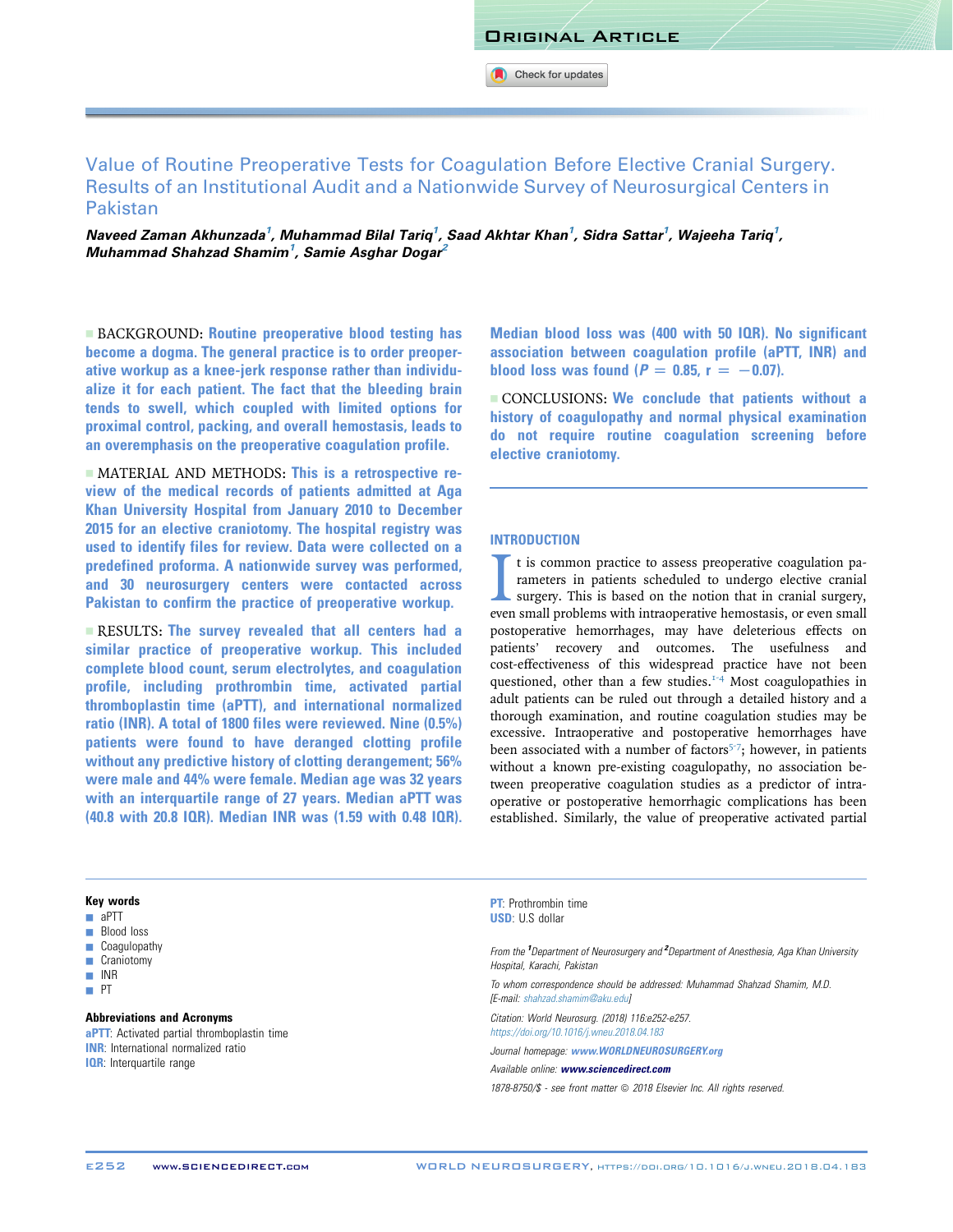**ORIGINAL ARTICLE** 

| <b>Table 1.</b> Baseline Demographics of the Population |             |  |  |  |
|---------------------------------------------------------|-------------|--|--|--|
| <b>Demographics</b>                                     | $n$ (%)     |  |  |  |
| Sex                                                     |             |  |  |  |
| Male                                                    | 1006 (56%)  |  |  |  |
| Female                                                  | 794 (44%)   |  |  |  |
| Median age, years                                       | 32          |  |  |  |
| Comorbidities                                           |             |  |  |  |
| Hypertensive                                            | 233 (12.9%) |  |  |  |
| <b>Diabetes</b>                                         | 197 (10.9%) |  |  |  |
| Ischemic heart disease                                  | 42 (2.3%)   |  |  |  |
| Cerebrovascular accident                                | 27 (1.5%)   |  |  |  |
| Chronic liver disease                                   | 16 (0.9%)   |  |  |  |
| Chronic kidney disease                                  | 30 (1.7%)   |  |  |  |

thromboplastin time (aPTT) and international normalized ratio (INR) for predicting intraoperative and postoperative hemorrhages has remained elusive. $8-15$ 

The authors hypothesized that routine preoperative assessment of coagulation in patients undergoing elective craniotomy is nonessential and may be omitted in a certain patient population. We therefore performed a retrospective analysis of all patients who underwent elective craniotomy at our center to find out the utility of preoperative coagulation testing, the effect of abnormal coagulation on perioperative course, and the cost of this practice. As the second part of the study, we performed a nationwide survey of neurosurgical centers to find out the general practice in the country. Our aim was to find whether preoperative screening was helpful, and therefore needed, in predicting intraoperative and postoperative complications in those patients who did not have a known cause of coagulopathy.

#### **METHODS**

The study was conducted with approval from Surgery Departmental Review Committee and Hospital Ethics Review Committee at the Aga Khan University. It has been the practice at our institution that all patients planned for elective craniotomy undergo screening for coagulation abnormality in addition to the age-related routine laboratory tests. The laboratory tests performed for coagulation include prothrombin time (PT), aPTT, and INR; an aPTT  $>35$  seconds or INR>1.4 are considered abnormal. Patients with an abnormal coagulation profile without a supportive history usually undergo repeat testing to rule out false positives, and those with a supportive history or abnormal coagulation on repeat testing are reviewed by our hematologist before surgery. Elective surgery under such circumstances is delayed temporarily or rescheduled entirely. In cases in which surgery cannot be delayed, it is undertaken under coverage of cross-matched blood products (fresh-frozen plasma, platelets, packed cells, etc.) that are dispensed as per requirement after mutual agreement between operating surgeon and anesthesiologist.

We retrospectively reviewed the medical records of all patients who underwent elective craniotomy at our institution from January 2010 till December 2015. A standardized pretested proforma was used to record relevant information from each patient's file, including radiologic and laboratory data and perioperative course. The value of routine preoperative coagulation testing was calculated by considering it as a screening test, the yield of the test being the number of patients tested to find out one true abnor-mality.<sup>[16](#page-6-0)</sup> The cost of preoperative coagulation profile was calculated from the existing hospital rates and the standard testing for each patient was calculated at U.S dollar (USD) 20.

The data were analyzed with SPSS, version 20 (IBM Corp., Armonk, New York, USA). Continuous variables of non-normal distribution were represented as median (interquartile range [IQR]). Categorical data were represented as percentages and proportions. Non-parametric tests were used to establish association (Spearman correlation), and scatter plots were used for statistical representation. The Mann-Whitney U test and Wilcoxon rank test were applied to establish the difference.

As the second part of the study, a telephone survey of senior neurosurgery residents and consultants working in different centers of Pakistan was conducted to identify the general practice of preoperative testing of patients scheduled for elective craniotomy (Appendix 1). The confidentiality of respondents and their institutions was maintained throughout.

#### RESULTS

#### Patient Demographics

A total of 1800 patients were included in the study. Of these, 56% were male and 44% were females. Median age was 32 years, with IQR of 27 and range of  $18-70$  years. Other details are shown in Table 1.

#### Value of Routine Preoperative Coagulation Testing

Of the 1800 patients, only 26 (1.4%) had elevated aPTT or INR on initial testing. Of these 26 patients, 17 (0.9%) already were expected to have a deranged coagulation profile based on their history alone (Table 2), and only  $9(0.5\%)$  patients had an unexpected derangement of coagulation profile. In 2 of these 9 patients, the derangement was ignored on clinical grounds, as the anesthesiologist did not feel that these derangements warranted further evaluation, and the surgery was scheduled as planned. In the other 7 patients, the coagulation profile was

Table 2. Relevant History of Patients with Deranged Coagulation Profiles and Expected Coagulopathies

| <b>History</b>          | <b>Number of Patients</b><br>$(n = 17)$ |
|-------------------------|-----------------------------------------|
| Chronic liver disease   | 4                                       |
| Warfarin only           | 7                                       |
| Aspirin $+$ warfarin    | 2                                       |
| Clopidogrel +warfarin   | 2                                       |
| Protein C, S deficiency |                                         |
| Aspirin $+$ clopidogrel |                                         |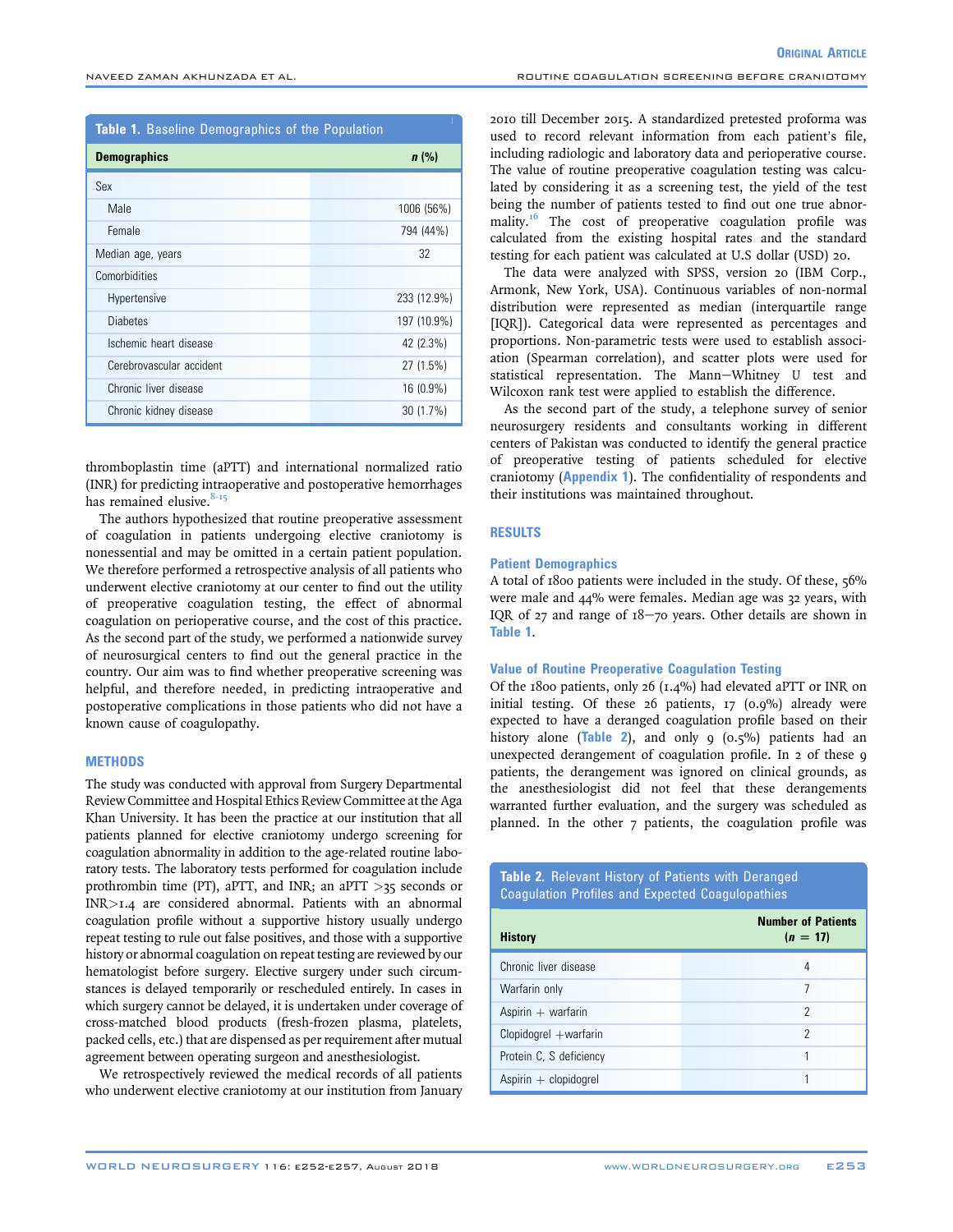Table 3. Demographics and Laboratory Derangements of Patients with Deranged Coagulation Profile, without Known Coagulopathy

| <b>No</b>                                                                                                                                                                                                                                                    | Age, years | <b>Sex</b> | <b>Pathology</b> | <b>Comorbidities</b> | aPTT | <b>INR</b> | <b>Repeat Test</b> | Intraoperative<br><b>Blood Loss, mL</b> |
|--------------------------------------------------------------------------------------------------------------------------------------------------------------------------------------------------------------------------------------------------------------|------------|------------|------------------|----------------------|------|------------|--------------------|-----------------------------------------|
|                                                                                                                                                                                                                                                              | 25         | M          | Acoustic neuroma | None                 | 54   | 1.63       | Normal             | 400                                     |
| $\overline{2}$                                                                                                                                                                                                                                               | 25         | M          | Hemangioblastoma | None                 | 32   | 1.76       | Normal             | 400                                     |
| 3                                                                                                                                                                                                                                                            | 29         | F          | Cerebral abscess | None                 | 33   | 1.72       | Normal             | 400                                     |
| 4                                                                                                                                                                                                                                                            | 30         | F          | Meningioma       | <b>CVA</b>           | 40   | 1.30       | Not done           | 400                                     |
| 5                                                                                                                                                                                                                                                            | 32         | F          | Acoustic neuroma | None                 | 109  | 1.06       | Normal             | 400                                     |
| 6                                                                                                                                                                                                                                                            | 36         | F          | Meningioma       | None                 | 51   | 1.25       | Not done           | 400                                     |
|                                                                                                                                                                                                                                                              | 48         | M          | Meningioma       | None                 | 41   | 1.27       | Normal             | 1300                                    |
| 8                                                                                                                                                                                                                                                            | 60         | M          | <b>GBM</b>       | None                 | 120  | 4.25       | Normal             | 300                                     |
| 9                                                                                                                                                                                                                                                            | 70         | M          | A-comm aneurysm  | HTN, IHD, CVA        | 31   | 1.59       | Normal             | 250                                     |
| aPTT, activated partial thromboplastin time; INR, international normalized ratio; M, male; F, female; CVA, cerebrovascular accident; GBM, glioblastoma multiforme; A-comm, anterior<br>communicating artery; HTN, hypertension; IHD, ischemic heart disease. |            |            |                  |                      |      |            |                    |                                         |

repeated (causing additional cost and delay in surgery), which revealed a normal report, indicating a false-positive initial result. Of the other 17 patients who had expected abnormalities in coagulation profile, none had a false positive.

We further analyzed the 9 patients with deranged coagulation profiles and whether it affected their perioperative course. Three of these 5 were male, and the median age was 32 years (IQR 27 years). Median aPTT was 40.08 with an IQR of 20.8. Median blood loss was 400 mL with an IQR of 50 mL, which was not different from the mean blood loss of the rest of the patients ( $P = 0.85$ ) (Table 3).

#### Cost of Testing

The cost of a single coagulation profile at our institution is Rs.2000 (USD 19.20). The total cost of testing for our sample of 1800 patients was Rs3.6 million (USD 34,615.40), and the total cost of tests that yielded results within normal limits in 1774 (98.6%) patients was Rs3.55 million (\$34,115.40 US).

#### Nationwide Survey of Neurosurgical Centers

The nationwide survey revealed that all the 30 neurosurgical centers contacted across Pakistan had a similar practice of preoperative workup for patients undergoing elective craniotomy. This included the ordering of a complete blood count, serum electrolytes, and coagulation profile, including PT, aPTT, and INR for all patients scheduled for craniotomy. We also found that 22 of 30 (73.3%) centers contacted also routinely performed screening tests for hepatitis B and C (Table 4). Routine hepatitis B and C screening is not performed at our center or at most private centers. However, most government sector hospitals routinely perform screening because of the high prevalence of undetected hepatitis B and C in Pakistan.

#### **DISCUSSION**

The development of coagulation profile as a screening tool was subject to a high pretest probability in relation to patients with relevant medical history and physical findings of a coagulopathic condition. The use of such a test as a screening tool either fails in terms of cost-effectiveness or ends up with a low yield and thus carries limited utility. Therefore, there appears little reason to use it as a routine preoperative test.<sup>[17](#page-6-0)</sup> Rapaport<sup>[18](#page-6-0)</sup> described 4 levels of preoperative coagulation testing, depending on the history of the patient and the surgical procedure planned ([Table 5](#page-5-0)). The American Society of Anesthesiologists in their practice advisory

|                                                                                                                                    | Table 4. Nationwide Survey of Neurosurgical Centers and Their Preoperative Workup for Patients Undergoing Elective Craniotomy |            |               |                     |                    |
|------------------------------------------------------------------------------------------------------------------------------------|-------------------------------------------------------------------------------------------------------------------------------|------------|---------------|---------------------|--------------------|
| <b>Province</b>                                                                                                                    | <b>Number of Hospitals</b>                                                                                                    | <b>CBC</b> | PT. INR. aPTT | <b>Electrolytes</b> | Hepatitis $(B, C)$ |
| Punjab                                                                                                                             |                                                                                                                               |            |               |                     |                    |
| Sindh                                                                                                                              |                                                                                                                               |            | 8             |                     |                    |
| Khyber Pakhtunkhwa                                                                                                                 |                                                                                                                               |            | 6             |                     |                    |
| Balochistan                                                                                                                        |                                                                                                                               |            |               |                     |                    |
| Islamabad                                                                                                                          |                                                                                                                               |            |               |                     |                    |
| Total                                                                                                                              | 30                                                                                                                            | 30         | 30            | 30                  | 22                 |
| CBC, complete blood count; PT, prothrombin time; INR, international normalized ratio; aPTT, activated partial thromboplastin time. |                                                                                                                               |            |               |                     |                    |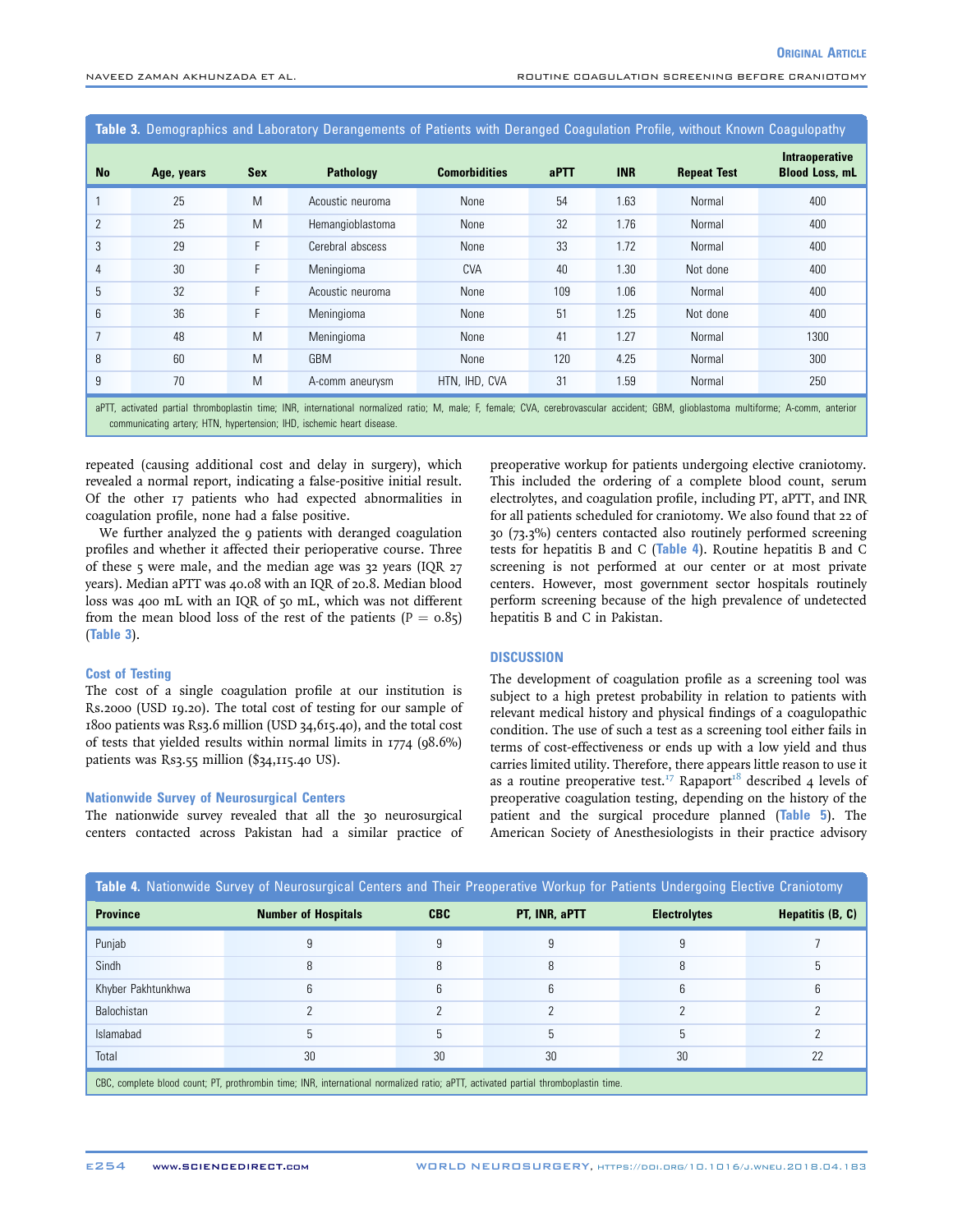<span id="page-5-0"></span>

| <b>Table 5. Recommended Preoperative Screening Tests</b> |                                                                                           |                                                                                                                          |  |  |
|----------------------------------------------------------|-------------------------------------------------------------------------------------------|--------------------------------------------------------------------------------------------------------------------------|--|--|
| Level 1                                                  | History is negative and surgery is minor                                                  | No screening tests is recommended                                                                                        |  |  |
| Level 2                                                  | History is negative and surgery is high risk                                              | PTT and platelet count                                                                                                   |  |  |
| Level 3                                                  | History is positive<br>0 <sub>R</sub><br>Surgery will impair hemostasis (cardiac surgery) | Platelet count, Bleeding time<br>PTT, PT, fibrin clot analysis                                                           |  |  |
| Level 4                                                  | Screening history is suspicious and surgery is major or minor                             | Initial testing like level 3,<br>If negative, then bleeding time with<br>aspirin 600 mg, factor 8 and factor 9 activity, |  |  |
|                                                          | PTT, partial thromboplastin time; PT, prothrombin time.                                   |                                                                                                                          |  |  |

for preanesthesia evaluation have discouraged the routine use of preoperative coagulation profile and recommend identification of clinical characteristics to consider for subjecting patients to a selective coagulation profile. These include patients with a history of either congenital coagulopathy, acquired coagulopathy secondary to drug use (e.g., warfarin, aspirin, clopidogrel, and other anticoagulants), or a physical examination suggestive of coagulopathy. In addition, they recommend that already-available investigations may be used to assess the risk of bleeding.<sup>[19](#page-6-0)</sup>

Similarly, the National Institute for Health and Care Excellence, United Kingdom, in their guidelines for preoperative evaluation, has also emphasized tailoring the preoperative testing on the basis of complete medical history and physical examination instead of relying on routine screening tests. $20$ 

However, despite evidence stating otherwise, it is still common practice across the world, including our center and the 30 other neurosurgical centers in Pakistan we queried, to use these investigations as a screening test to detect coagulopathy in asymptomatic patients. $1-3$  Our survey of major neurosurgical centers across Pakistan showed similar results to another survey conducted by Thiruvenkatarajan et al., $21$  who also concluded that preoperative screening tests of hemostasis and coagulation are still considered by many as a standard practice.

Our study shows that only 26 (1.4%) patients had elevated screening coagulation profiles, of whom only 9 (0.5%) had unanticipated elevations. Of these 9 patients,  $7$  ( $78\%$ ) had falsely elevated INR or aPTT, detected by repeating measurements, and the other 2 were not considered significant by the anesthesiologist. These findings were similar to Dützmann et al., $<sup>T</sup>$  who</sup> reported on the limited value of nonspecific preoperative PT testing. Of the 4310 patients included in the study, 78 (1.8%) had abnormal PT before the initial operation. Furthermore, only 5 patients (0.1%) were detected to have abnormal PT levels that were unanticipated as per medical, surgical, and drug history. Those 5 patients had a mean PT of  $1.53$  (range  $1.37 - 1.74$ ), which was considered as a safe value, as elaborated by Matevosyan et al. $^{II}$  Both studies showed that there were no patients who benefited from the screening tests in patients without suspected coagulopathy, based on history or physical examination. These findings support our hypothesis that preoperative screening in patients without a high pretest probability is not helpful.

In addition, of the 33 (0.8%) patients who did have hemorrhagic complications in the study of Dützmann et al., only 2 had elevated PT preoperatively. Both of these patients had attributable causes for this elevation. The average PT in this group was 1.09 (range  $0.91 - 1.33$ ), further supporting the case that PT values do not predict the probability of complications.

Seicean et al.<sup>[2](#page-6-0)</sup> showed that approximately  $58\%$  of adult neurosurgery patients in United States undergo all 3 preoperative hemostasis screening tests. Kitchens,<sup>[22](#page-6-0)</sup> while commenting on the role of coagulation profile in preoperative period, also stated that routine preoperative coagulation tests are irrational and wasteful, as PTT may be prolonged for any of multiple reasons. It cannot serve and was not intended to serve as a hemostatic oracle. Using pretest probabilities, it serves very well as a screen for plasma-based hemostatic defects in patients who have a history of hemorrhage.

We could not calculate the yield of the coagulation profile as a screening test, as in our sample size of 1800 patients, the test failed to pick even a single new patient with coagulation abnormality. Our study clearly shows that routine use of this test offered no clinical benefit at all while adding substantially to the cost of managing the patient. In addition, most of the patients who had abnormal investigations had to go through repeat measurements that showed that the initial abnormality was a false positive in 7 of 9 (77.9%) of the cases and added the cost of an additional unnecessary investigation. Preoperative coagulation testing in elective neurosurgical cases, excluding patients with relevant history or anticoagulant use, is unnecessary unjustified and fails in cost-effectiveness. The cost estimation (USD \$34,115.40) does not take into account the cost of repeat testing, delay in surgery, the waste of resources, or the anxiety that it may have caused the patient and treating physicians. In a resource-limited setting, these investigations are even harder to justify. We would therefore recommend adopting a policy of "high risk" or "selective" screening instead of "mass" screening.<sup>[16](#page-6-0)</sup>

#### **CONCLUSIONS**

Although a retrospective study design limits the strength of the argument, we conclude that patients without a relevant history and normal physical examination do not require routine coagulation screening before elective craniotomy.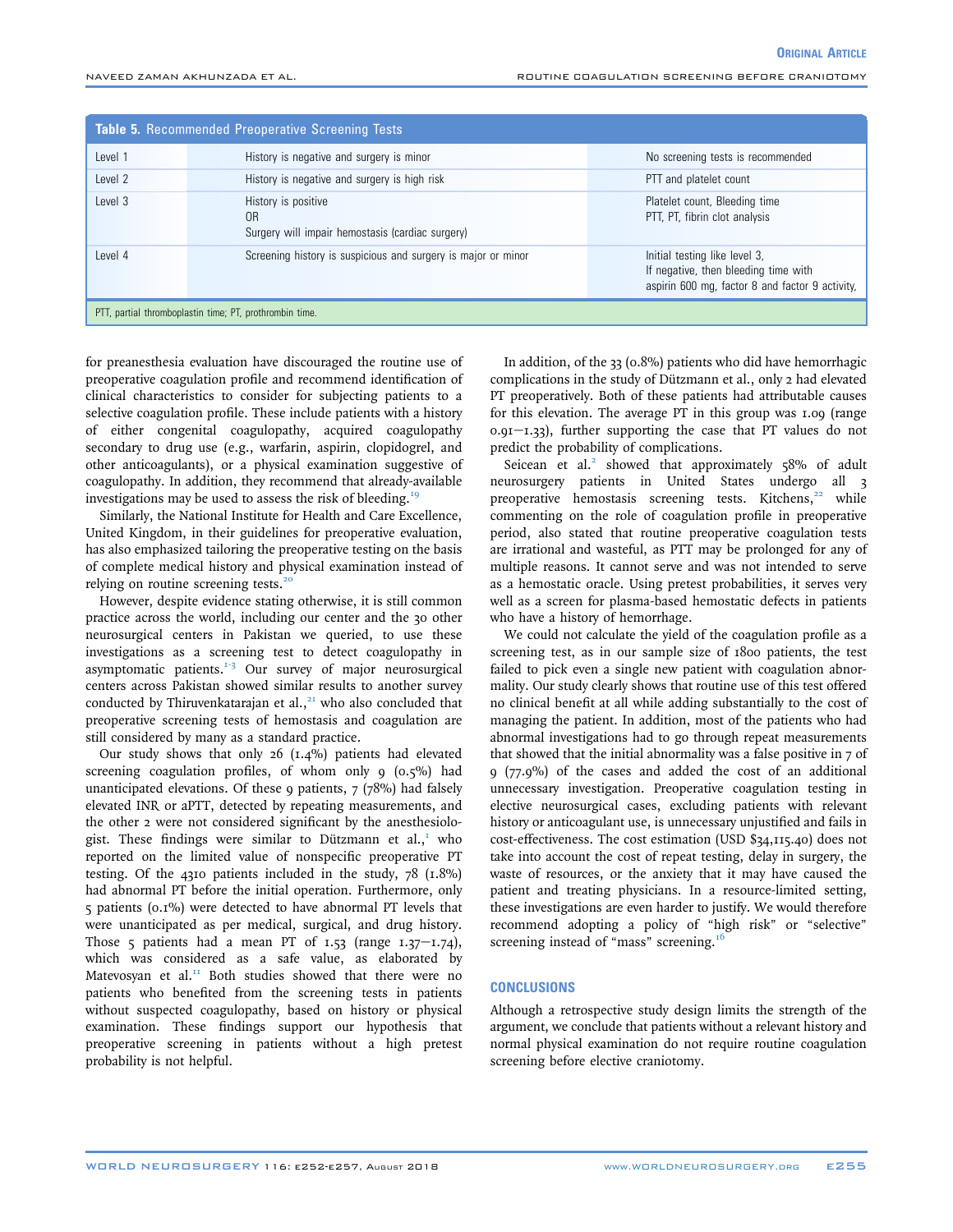#### <span id="page-6-0"></span>**REFERENCES**

- 1. [Dützmann S, Geßler F, Marquardt G, Seifert V,](http://refhub.elsevier.com/S1878-8750(18)30903-3/sref1) [Senft C. On the value of routine prothrombin time](http://refhub.elsevier.com/S1878-8750(18)30903-3/sref1) [screening in elective neurosurgical procedures.](http://refhub.elsevier.com/S1878-8750(18)30903-3/sref1) [Neurosurg Focus](http://refhub.elsevier.com/S1878-8750(18)30903-3/sref1). 2012;33:E9.
- 2. [Seicean A, Schiltz NK, Seicean S, Alan N,](http://refhub.elsevier.com/S1878-8750(18)30903-3/sref2) [Neuhauser D, Weil RJ. Use and utility of preop](http://refhub.elsevier.com/S1878-8750(18)30903-3/sref2)[erative hemostatic screening and patient history](http://refhub.elsevier.com/S1878-8750(18)30903-3/sref2) [in adult neurosurgical patients: clinical article.](http://refhub.elsevier.com/S1878-8750(18)30903-3/sref2) J Neurosurg[. 2012;116:1097-1105](http://refhub.elsevier.com/S1878-8750(18)30903-3/sref2).
- 3. [Schramm B, Leslie K, Myles PS, Hogan CJ.](http://refhub.elsevier.com/S1878-8750(18)30903-3/sref3) [Coagulation studies in preoperative neurosurgical](http://refhub.elsevier.com/S1878-8750(18)30903-3/sref3) patients. [Anaesth Intensive Care](http://refhub.elsevier.com/S1878-8750(18)30903-3/sref3). 2001;29:388.
- 4. [Schein OD, Katz J, Bass EB, Tielsch JM,](http://refhub.elsevier.com/S1878-8750(18)30903-3/sref4) [Lubomski LH, Feldman MA, et al. The value of](http://refhub.elsevier.com/S1878-8750(18)30903-3/sref4) [routine preoperative medical testing before cata](http://refhub.elsevier.com/S1878-8750(18)30903-3/sref4)[ract surgery. Study of medical testing for cataract](http://refhub.elsevier.com/S1878-8750(18)30903-3/sref4) surgery. N Engl J Med[. 2000;342:168-175.](http://refhub.elsevier.com/S1878-8750(18)30903-3/sref4)
- 5. [Fukamachi A, Koizumi H, Nukui H. Immediate](http://refhub.elsevier.com/S1878-8750(18)30903-3/sref5) [postoperative seizures: incidence and computed](http://refhub.elsevier.com/S1878-8750(18)30903-3/sref5) [tomographic](http://refhub.elsevier.com/S1878-8750(18)30903-3/sref5) findings. Surg Neurol. 1985;24: [671-676.](http://refhub.elsevier.com/S1878-8750(18)30903-3/sref5)
- 6. [Gerlach R, Scheuer T, Beck J, Woszczyk A,](http://refhub.elsevier.com/S1878-8750(18)30903-3/sref6) [Seifert V, Raabe A. Risk of postoperative hemor](http://refhub.elsevier.com/S1878-8750(18)30903-3/sref6)[rhage after intracranial surgery after early nadro](http://refhub.elsevier.com/S1878-8750(18)30903-3/sref6)[parin administration: results of a prospective](http://refhub.elsevier.com/S1878-8750(18)30903-3/sref6) study. Neurosurgery[. 2003;53:1028-1035.](http://refhub.elsevier.com/S1878-8750(18)30903-3/sref6)
- 7. [Kalfas IH, Little JR. Postoperative hemorrhage: a](http://refhub.elsevier.com/S1878-8750(18)30903-3/sref7) [survey of 4992 intracranial procedures.](http://refhub.elsevier.com/S1878-8750(18)30903-3/sref7) Neurosurgery[. 1988;23:343-347](http://refhub.elsevier.com/S1878-8750(18)30903-3/sref7).
- 8. [Forster MT, Mathé AK, Senft C, Scharrer I,](http://refhub.elsevier.com/S1878-8750(18)30903-3/sref8) [Seifert V, Gerlach R. The in](http://refhub.elsevier.com/S1878-8750(18)30903-3/sref8)fluence of preoperative [anticoagulation on outcome and quality of life](http://refhub.elsevier.com/S1878-8750(18)30903-3/sref8) [after surgical treatment of chronic subdural he](http://refhub.elsevier.com/S1878-8750(18)30903-3/sref8)matoma. J Clin Neurosci[. 2010;17:975-979.](http://refhub.elsevier.com/S1878-8750(18)30903-3/sref8)
- 9. [Gorter JW. Major bleeding during anticoagulation](http://refhub.elsevier.com/S1878-8750(18)30903-3/sref9) [after cerebral ischemia: patterns and risk factors.](http://refhub.elsevier.com/S1878-8750(18)30903-3/sref9) [Stroke Prevention in Reversible Ischemia Trial](http://refhub.elsevier.com/S1878-8750(18)30903-3/sref9) [\(SPIRIT\). European Atrial Fibrillation Trial \(EAFT\)](http://refhub.elsevier.com/S1878-8750(18)30903-3/sref9) study groups. Neurology[. 1999;53:1319-1327](http://refhub.elsevier.com/S1878-8750(18)30903-3/sref9).
- 10. [Hylek EM, Singer DE. Risk factors for intracranial](http://refhub.elsevier.com/S1878-8750(18)30903-3/sref10) [hemorrhage in outpatients taking warfarin.](http://refhub.elsevier.com/S1878-8750(18)30903-3/sref10) Ann Intern Med[. 1994;120:897-902](http://refhub.elsevier.com/S1878-8750(18)30903-3/sref10).
- 11. [Matevosyan K, Madden C, Barnett SL, Beshay JE,](http://refhub.elsevier.com/S1878-8750(18)30903-3/sref11) [Rutherford C, Sarode R. Coagulation factor levels](http://refhub.elsevier.com/S1878-8750(18)30903-3/sref11) [in neurosurgical patients with mild prolongation](http://refhub.elsevier.com/S1878-8750(18)30903-3/sref11) [of prothrombin time: effect on plasma transfusion](http://refhub.elsevier.com/S1878-8750(18)30903-3/sref11) therapy. J Neurosurg[. 2011;114:3-7.](http://refhub.elsevier.com/S1878-8750(18)30903-3/sref11)
- 12. [Kawamata T, Takeshita M, Kubo O, Izawa M,](http://refhub.elsevier.com/S1878-8750(18)30903-3/sref12) [Kagawa M, Takakura K. Management of intra](http://refhub.elsevier.com/S1878-8750(18)30903-3/sref12)[cranial hemorrhage associated with anticoagulant](http://refhub.elsevier.com/S1878-8750(18)30903-3/sref12) therapy. Surg Neurol[. 1995;44:438-443](http://refhub.elsevier.com/S1878-8750(18)30903-3/sref12).
- 13. [McCormick WF, Rosen](http://refhub.elsevier.com/S1878-8750(18)30903-3/sref13)field DB. Massive brain [hemorrhage: a review of 144 cases and an exami](http://refhub.elsevier.com/S1878-8750(18)30903-3/sref13)[nation of their causes.](http://refhub.elsevier.com/S1878-8750(18)30903-3/sref13) Stroke. 1973;4:946-954.
- 14. [Moskopp D, Brassel F, Ries F. Intracranial and](http://refhub.elsevier.com/S1878-8750(18)30903-3/sref14) [intraspinal hemorrhages in treatment with](http://refhub.elsevier.com/S1878-8750(18)30903-3/sref14) [coumarin derivatives. Catamnesis of 63 cases be](http://refhub.elsevier.com/S1878-8750(18)30903-3/sref14)[tween 1978 and 1986.](http://refhub.elsevier.com/S1878-8750(18)30903-3/sref14) Klin Wochenschr. 1987;65: [781-790 \[in German\]](http://refhub.elsevier.com/S1878-8750(18)30903-3/sref14).
- 15. [Wijdicks EF, Schievink WI, Brown RD,](http://refhub.elsevier.com/S1878-8750(18)30903-3/sref15) [Mullany CJ. The dilemma of discontinuation of](http://refhub.elsevier.com/S1878-8750(18)30903-3/sref15) [anticoagulation therapy for patients with intra](http://refhub.elsevier.com/S1878-8750(18)30903-3/sref15)[cranial hemorrhage and mechanical heart valves.](http://refhub.elsevier.com/S1878-8750(18)30903-3/sref15) Neurosurgery[. 1998;42:769-773.](http://refhub.elsevier.com/S1878-8750(18)30903-3/sref15)
- 16. [Rembold CM. Number needed to screen: devel](http://refhub.elsevier.com/S1878-8750(18)30903-3/sref16)[opment of a statistic for disease screening.](http://refhub.elsevier.com/S1878-8750(18)30903-3/sref16) BMJ. [1998;317:307-312.](http://refhub.elsevier.com/S1878-8750(18)30903-3/sref16)
- 17. [Perez A, Planell J, Bacardaz C, Hounie A, Franci J,](http://refhub.elsevier.com/S1878-8750(18)30903-3/sref17) [Brotons C, et al. Value of routine preoperative](http://refhub.elsevier.com/S1878-8750(18)30903-3/sref17) [tests: a multicentre study in four general hospi](http://refhub.elsevier.com/S1878-8750(18)30903-3/sref17)tals. Br J Anaesth[. 1995;74:250-256.](http://refhub.elsevier.com/S1878-8750(18)30903-3/sref17)

18. [Rapaport SI. Preoperative hemostatic evaluation:](http://refhub.elsevier.com/S1878-8750(18)30903-3/sref18) [which tests, if any?](http://refhub.elsevier.com/S1878-8750(18)30903-3/sref18) Blood. 1983;61:229.

**ORIGINAL ARTICLE** 

- 19. [Apfelbaum JL, Connis RT, Nickinovich DG,](http://refhub.elsevier.com/S1878-8750(18)30903-3/sref19) [Pasternak LR, Arens JF, Caplan RA, et al. Practice](http://refhub.elsevier.com/S1878-8750(18)30903-3/sref19) [advisory for preanesthesia evaluation: an updated](http://refhub.elsevier.com/S1878-8750(18)30903-3/sref19) [report by the American Society of Anesthesiolo](http://refhub.elsevier.com/S1878-8750(18)30903-3/sref19)[gists Task Force on Preanesthesia Evaluation.](http://refhub.elsevier.com/S1878-8750(18)30903-3/sref19) Anesthesiology[. 2012;116:522-538](http://refhub.elsevier.com/S1878-8750(18)30903-3/sref19).
- 20. [De Hert S, Imberger G, Carlisle J, Diemunsch P,](http://refhub.elsevier.com/S1878-8750(18)30903-3/sref20) [Fritsch G, Moppett I, et al. Task Force on Pre](http://refhub.elsevier.com/S1878-8750(18)30903-3/sref20)[operative Evaluation of the Adult Noncardiac](http://refhub.elsevier.com/S1878-8750(18)30903-3/sref20) [Surgery Patient of the European Society of](http://refhub.elsevier.com/S1878-8750(18)30903-3/sref20) [Anaesthesiology. Preoperative evaluation of the](http://refhub.elsevier.com/S1878-8750(18)30903-3/sref20) [adult patient undergoing non-cardiac surgery:](http://refhub.elsevier.com/S1878-8750(18)30903-3/sref20) [guidelines from the European Society of Anaes](http://refhub.elsevier.com/S1878-8750(18)30903-3/sref20)thesiology. Eur J Anaesthesiol[. 2011;28:684-722](http://refhub.elsevier.com/S1878-8750(18)30903-3/sref20).
- 21. [Thiruvenkatarajan V, Pruett A, Adhikary SD.](http://refhub.elsevier.com/S1878-8750(18)30903-3/sref21) [Coagulation testing in the perioperative period.](http://refhub.elsevier.com/S1878-8750(18)30903-3/sref21) Indian J Anaesth[. 2014;58:565-572](http://refhub.elsevier.com/S1878-8750(18)30903-3/sref21).
- 22. [Kitchens CS. To bleed or not to bleed? Is that the](http://refhub.elsevier.com/S1878-8750(18)30903-3/sref22) [question for the PTT?](http://refhub.elsevier.com/S1878-8750(18)30903-3/sref22) J Thromb Haemost. 2005;3: [2607-2611.](http://refhub.elsevier.com/S1878-8750(18)30903-3/sref22)

Conflict of interest statement: The authors declare that the article content was composed in the absence of any commercial or financial relationships that could be construed as a potential conflict of interest.

Received 31 January 2018; accepted 24 April 2018

Citation: World Neurosurg. (2018) 116:e252-e257. <https://doi.org/10.1016/j.wneu.2018.04.183>

Journal homepage: [www.WORLDNEUROSURGERY.org](http://www.WORLDNEUROSURGERY.org)

#### Available online: [www.sciencedirect.com](www.sciencedirect.com/science/journal/18788750)

 $1878-8750\%$  - see front matter  $\odot$  2018 Elsevier Inc. All rights reserved.